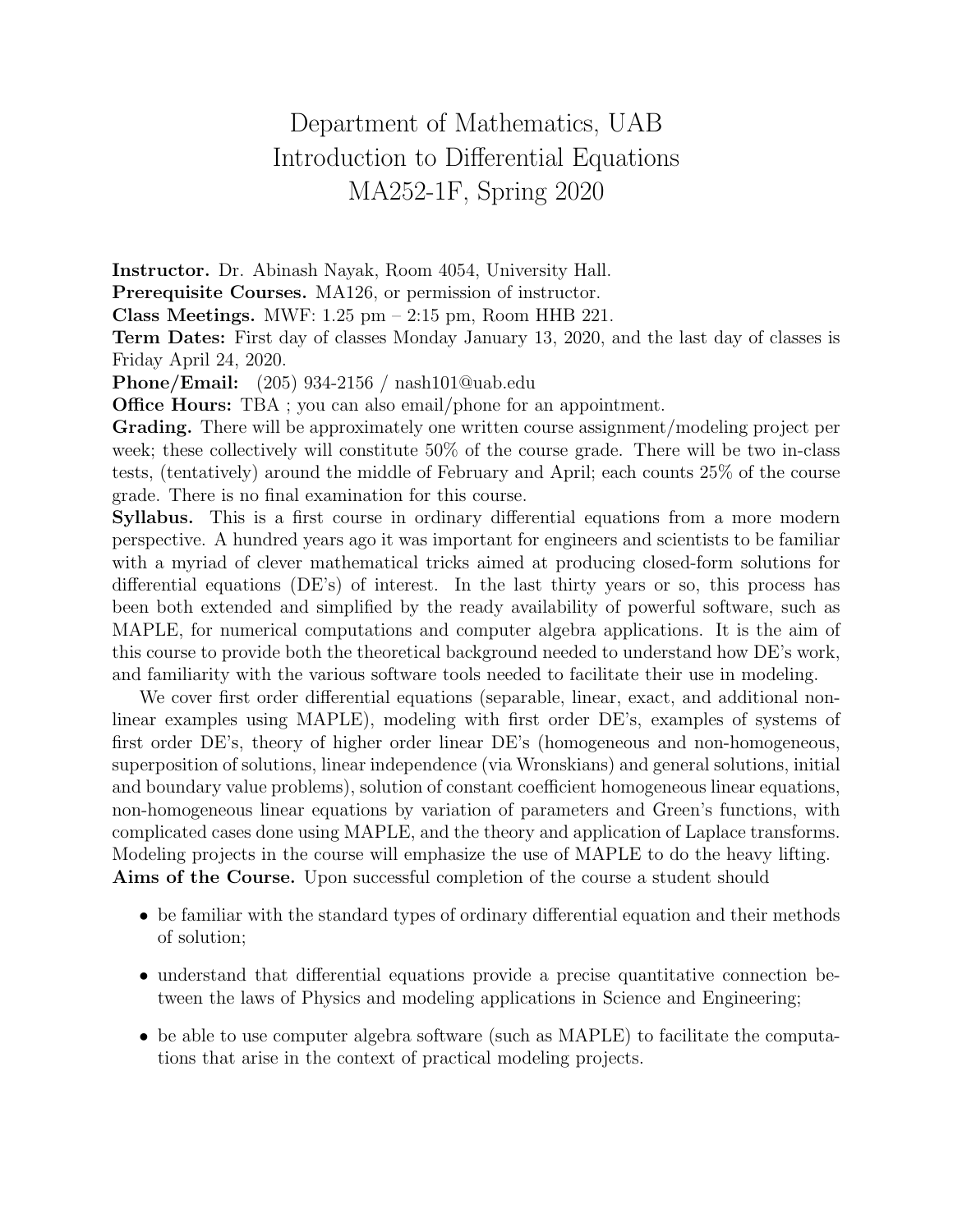Reference Books. There is no prescribed textbook for this course. Many books, such as "A First Course in Differential Equations with Modeling Applications", Dennis G Zill, Brooks/Cole, any edition, or Elementary Differential Equations and Boundary Value Problems, William E. Boyce and Richard C. DiPrima, Wiley, any edition, cover well the theoretical material in the course. Other DE texts are OK too – see me regarding questions on this. There is no text for the modeling component of the course, which we will do as an in-class/homework activity. Regular class attendance is highly recommended for this reason. I will provide handouts and files for the assignments and MAPLE work, and review sheets for the tests.

Mac Lab (HHB221) Hours of Operation: Posted on door to HHB221 after term begins. Printing in HHB221. You must first use the web browser Safari to login to BlazerNET with your Blazer-id, in order to access the printer from the machines in the Mac Lab.

Additional MAPLE Machines. Outside of class time additional machines with MAPLE are available in the Math Learning Laboratory (MLL) in HHB202. Upon entry to the MLL, turn right; the MAPLE-equipped machines are against the far wall. Be forewarned that there is no printing available here – you should save your MAPLE worksheet both as  $a * .mu$ file, for later editing, and as  $a * .p df$  file for printing elsewhere.

Saving Files. As all user-created files are automatically removed from HHB221 machines overnight, you should save copies of all your files created on these machines to a USB drive (memory stick). This applies particularly to  $\ast$ . mw (MAPLE) worksheet) files that often take considerable effort to re-create.

Class Website: All the lecture notes and assignments will be uploaded in the canvas.

Assignment Rules. All assignments must be your own work; do not copy the work of others or allow your work to be copied. Each assignment must be written as a report in your own words, adhering to the guidelines listed. Points will be deducted for clear transgressions of these rules. As a practical matter, you can add commentary to a MAPLE worksheet using the MAPLE "text" facility, or leave space for the later insertion of hand-written material; see http://people.cas.uab.edu/~iknowles/ma252-w19/assignments/ass0.pdf

- 1. Your name, class (MA252-1F), semester (Spring 2020), and assignment number appears at the beginning of your report.
- 2. Each question and part of question must be clearly numbered; the questions (and parts thereof) must appear in INCREASING order in your report.
- 3. Add text commentary explaining each MAPLE step (or group of steps).
- 4. Use the MAPLE text editor to alternate text and MAPLE material. You can mix MAPLE and hand-written text by leaving a space in your MAPLE file for later insertion of hand-written material. "MAPLE appendices", with MAPLE output from various questions (or parts thereof) lumped together, are NOT permitted. Your report should be a logical and continuous blend of explanatory text and MAPLE output.
- 5. Clearly label your answers and/or conclusions.